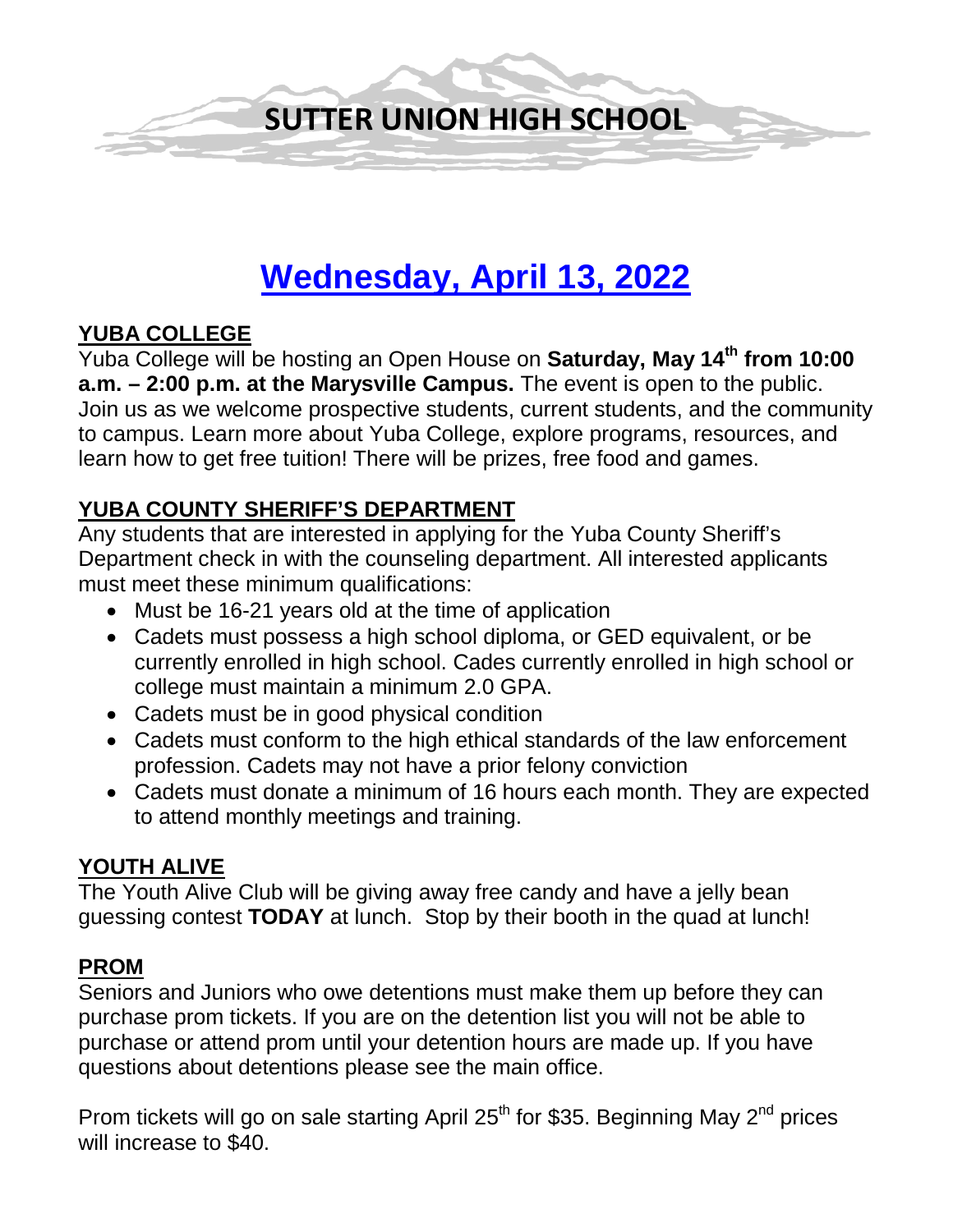

### **DRAMA**

When you arrive at a performance of Sutter High School Drama's new play "Hit and Misdemeanor," you will be the audience in a taping of a hit prime-time television crime show of the same name. The hilarious dialogue and situations on stage hide tensions between the two main characters, the unknown intentions of a crazed fan, and a cameo appearance by teachers including Mr. Fryan and Ms. Correa. **Shows begin at 7 p.m. through TONIGHT.** Tickets are \$10 at the door; \$8 for children and seniors.

#### **POWDER PUFF**

PowderPuff Football Sign-ups for student players and coaches are taking place Monday 4/11 through Wednesday May 4th. Games will be played on Wednesday 5/18 and practices will take place on Monday and Tuesday May 16th and 17th at 5:30 pm. Cost for jerseys is \$25 per person. Pay at the ASB window and bring your receipt to Mrs. Franco's room (E23) when you sign up to play or coach.

# **CSF**

CSF is collecting donations of coloring books, crayons and adult socks for our local hospital. Please bring donations to Mrs. Finitzer's classroom by April  $14<sup>th</sup>$ . Anyone is able to donate.

#### **INTERACT CLUB**

Officers are needed for the Interact Club. Applications are available in Ms. Cole's room, E26. Elections will be held on Wednesday, April  $27<sup>th</sup>$ .

#### **ASB**

#### ASB Officer Requirements:

ASB officers must have served as an Officer for a Club or Student Council for one year and be a rising Junior or Senior. You must have a minimum GPA of 2.5 and no failing grades. All paperwork and ASB candidate speeches are due to Mrs. Franco by **TODAY!**

*CLASS OFFICERS will be elected at a later date.* 

# **CLASS FEES**

Pay for your  $2^{nd}$  semester class fee now to avoid being put on the fines list that will be coming out soon!! You can pay before school, at break, lunch, after school or online at shopsutterhigh.com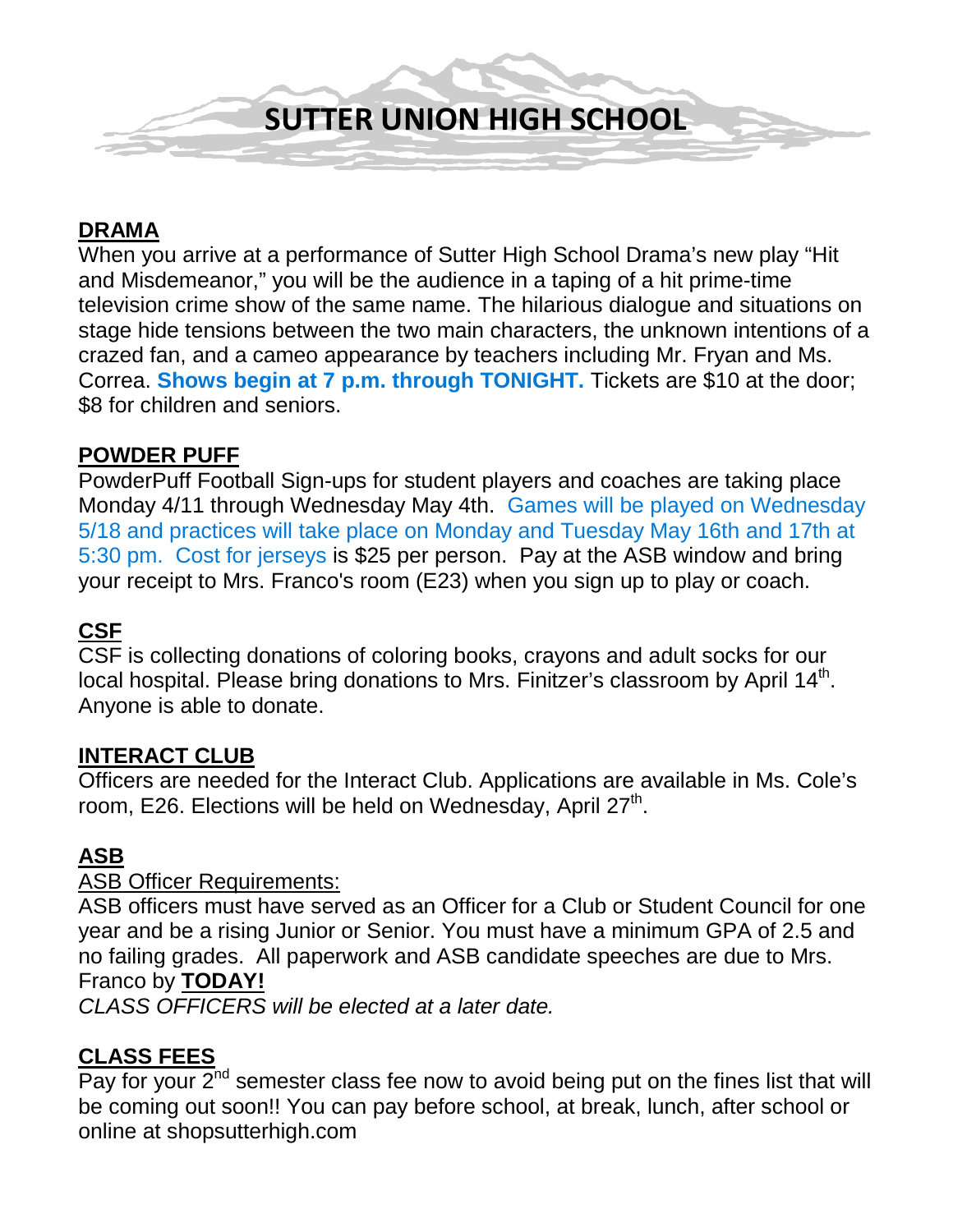

# **FBLA**

Just a reminder to purchase your tickets for the FBLA Easter Egg Hunt on **Thursday, April 14th on the soccer field.** Buy your tickets from Mrs. Hopkins, Mr. Danna or any FBLA officer. The cost is  $\overline{35}$ . You will be excused from  $5<sup>th</sup>$  period and lunch. **TODAY IS THE DEADLINE TO PURCHASE TICKETS**

# **SENIORS**

#### **GRAD NIGHT**

**SENIORS:** If you would like to sell raffle tickets for the gun raffle see Mrs. Little in the library to pick up tickets.

Seniors don't forget to turn in your Senior Trip and Senior Apparel Forms to Mrs. Franco in Room E23. Apparel orders due by **TODAY and Senior Trip forms are due by Wednesday 4/27.**

# **YUBA COLLEGE**

- **Message from Yuba College:**
- **The Summer and Fall 2022 applications are OPEN!** The summer application covers both the summer and fall semester, even if a student decides not to enroll in summer classes.
- Our **Summer/Fall schedule is expected to be viewable starting Monday, April 18th**. Students will be able to look at the schedule to see which classes will be offered, students should **NOT** be submitting the High School Recommendation Form before the pre-coding Dual Enrollment period.

Students wanting to enroll in classes on the first day of Dual Enrollment **Monday, May 23rd** can start submitting their High School Recommendation Form(s) anytime during the **pre-coding period April 18th—May 19th by 5pm.**

# **WEBSITE**

**SENIORS:** Make sure you check the Sutter High School website. You have a great deal to accomplish this year and will benefit from visiting our website, [www.sutterhuskies.com](http://www.sutterhuskies.com/) , often for up-to-date information on:

• Colleges Applications